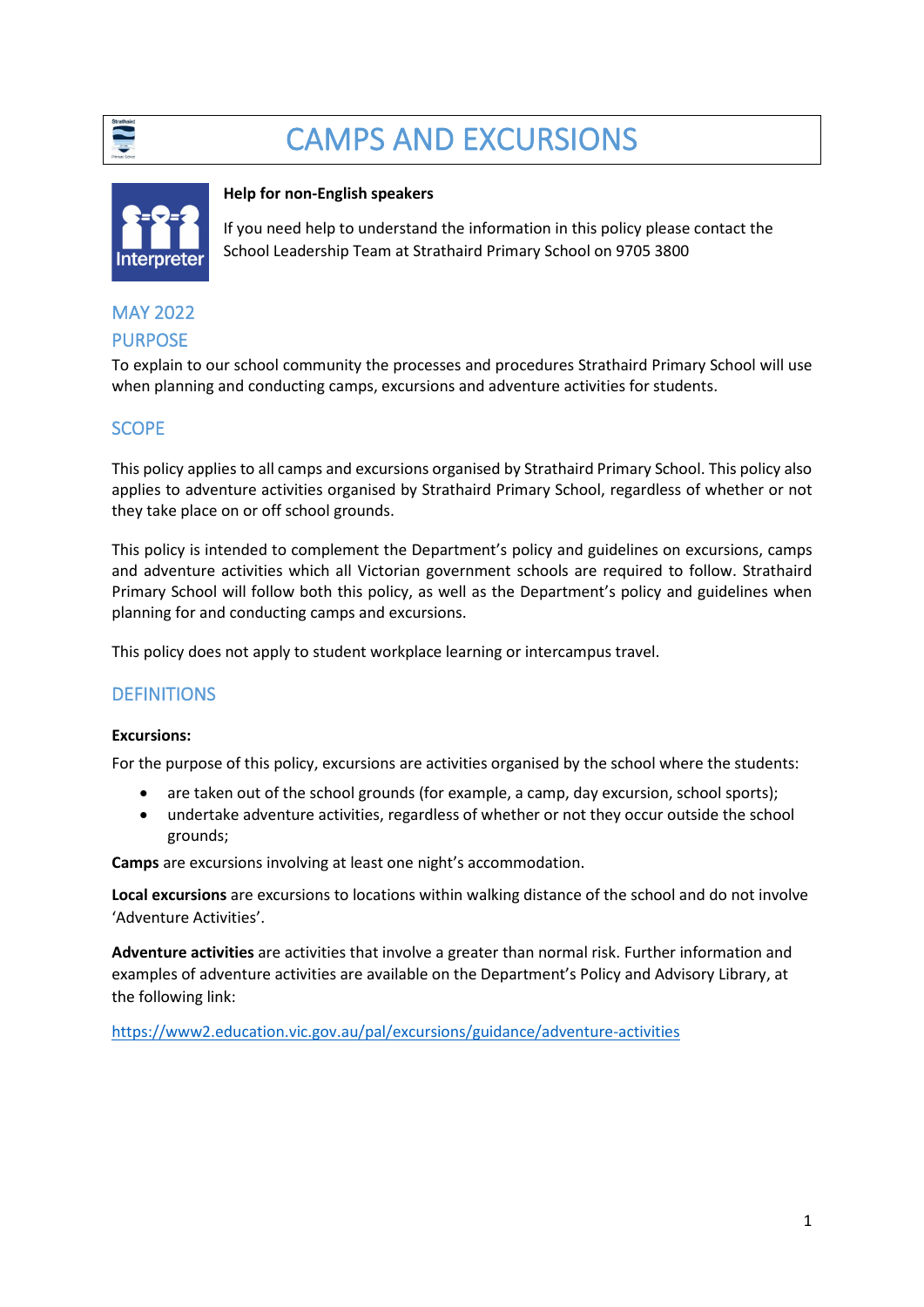# **POLICY**

Camps and excursions can provide a valuable educational experience for our students which are complementary to their learning, as they provide access to resources, environments and expertise that may not be available in the classroom.

For all camps and excursions, including adventure activities, our school will follow the Department's Policy and Advisory Library: [Excursions.](https://www2.education.vic.gov.au/pal/excursions/policy)

#### Planning process for camps and excursions

All camps and excursions will comply with Department planning requirements.

Part of this planning process includes conducting risk assessments, to ensure that reasonable steps are taken to minimise the risks associated with each proposed camp or excursion. Strathaird Primary School's risk assessment will include consideration of arrangements for supervision of students and consideration of the risk of bushfire activity in the excursion location. In the event of a Code Red Day being announced, excursions or camp activities in effected locations will be cancelled or rescheduled. Planning will also cover arrangements for cancelling, recalling or altering the camp or excursion for any other reason.

Strathaird Primary School is committed to ensuring students with additional needs are provided with an inclusive camps and excursions program and will work with families during the planning stage, as needed, to support all students' attendance and participation in camp and excursion activities.

In cases where a camp or excursion involves a particular class or year level group, the Organising Teacher will ensure that there is an alternative educational program available and appropriate supervision for those students not attending the camp or excursion.

## Supervision

Strathaird Primary School follows the Department's guidelines in relation to supervision of students during excursions and camps.

All excursion staff (including parent volunteers) will be familiar with supervision requirements and the specific procedures for dealing with emergencies on each camp and excursion.

All school staff will be aware that they retain overall responsibility for the supervision and care of students throughout all camps and excursions (including adventure activities), regardless of whether or not external providers are managing the activity.

## Parent volunteers

Parents may be invited to assist with camps and excursions. School staff will notify parents/carers of any costs associated with attending. School staff are in charge of camps and excursions and parent/carer volunteers are expected to follow teachers' instructions. When deciding which parents/carers will attend, the Organising Teacher will take into account: any valuable skills the parents/carers have to offer and the special needs of particular students.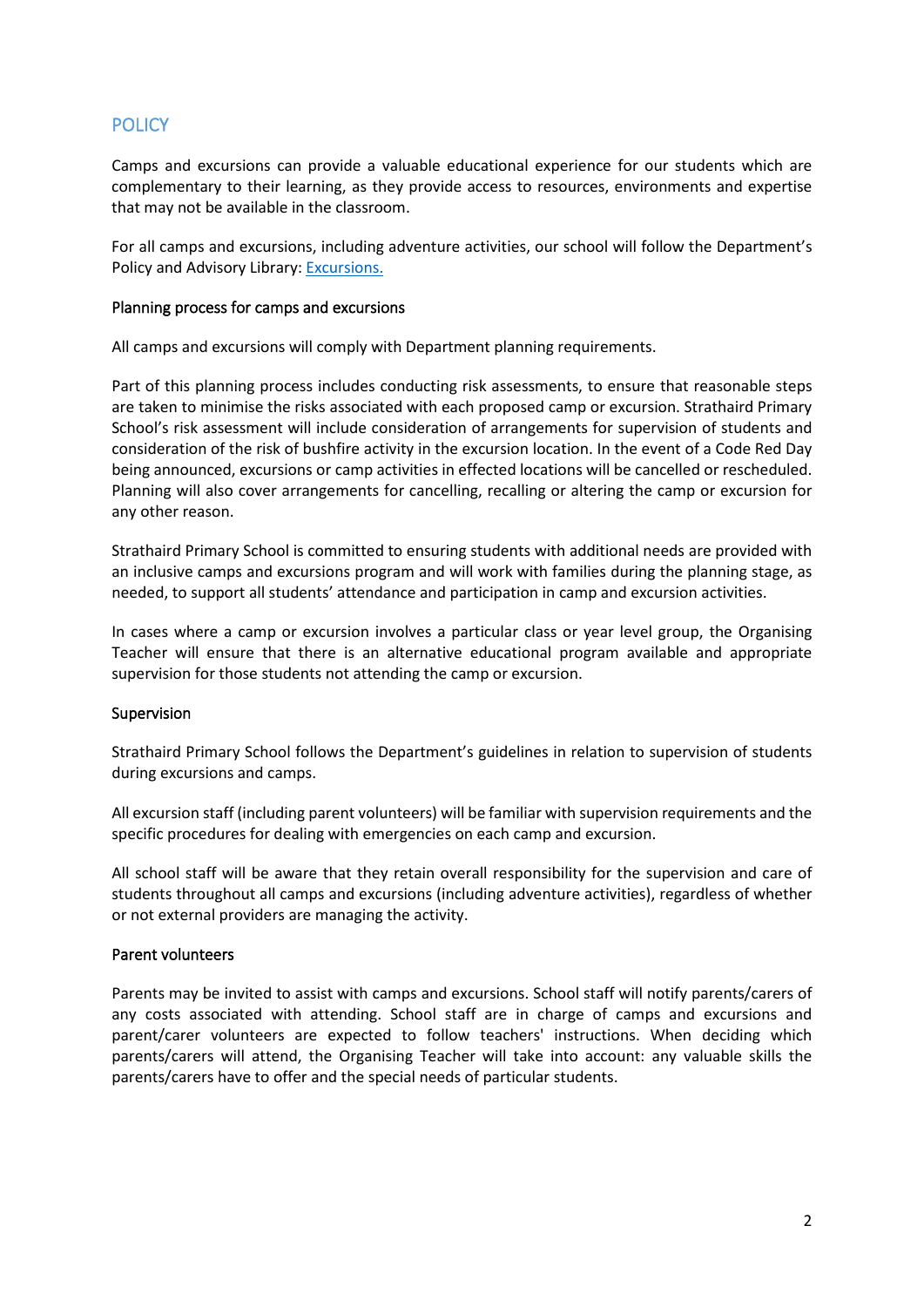#### Volunteer and external provider checks

Strathaird Primary School requires all parent or carer camp or excursion volunteers and all external providers working directly with our students to have a current Working with Children Check card.

#### Parent/carer consent

For all camps and excursions, other than local excursions, Strathaird Primary School will inform parents about school camps and excursions by placing a note in student bags and asking parents/carers to return the part of the note that asks for parents/carers signature confirming they consent to their child's participation. Parents/carers are encouraged to contact the school to discuss any questions or concerns that they or their child may have with a proposed camp or excursion.

For local excursions, Strathaird Primary School will provide parents and carers with an annual Local Excursions consent form at the start of each school year or upon enrolment if students enrol during the school year. Strathaird Primary School will also provide advance notice to parents/carers of an upcoming local excursion through a note home in the student's bag. For local excursions that occur on a recurring basis(for example weekly outings to the local oval for sports lessons), Strathaird Primary School will notify parents once only prior to the commencement of the recurring event.

#### Cost of camps and excursions, refunds and support

The cost of all camps and excursions are to be paid by parents/carers unless alternative arrangements have been agreed to by the Principal prior to the excursion. All families will be given sufficient time to make payments for all activities. Consent forms will have clearly stated payment amounts and payment finalisation dates.

Students who have not finalised payment by the required date will not be allowed to attend unless the Principal determines exceptional circumstances apply.

Strathaird Primary School will make all efforts to ensure that students are not excluded for financial reasons. Families experiencing financial difficulty are invited to discuss alternative payment arrangements with the Principal. The Principal can also discuss family eligibility for the Department's Camps, Sports and Excursions Fund (CSEF), which provides payments for eligible students to attend school activities, including camps and excursions. Applications for the CSEF are open to families holding a valid means-tested concession card or temporary foster parents and are facilitated by the school. Further information about the CSEF and the application form are available at [Camps, Sports](https://www2.education.vic.gov.au/pal/camps-sports-and-excursions-fund/policy)  [and Excursions Fund.](https://www2.education.vic.gov.au/pal/camps-sports-and-excursions-fund/policy)

If a camp or excursion is cancelled or altered by the school, or a student is no longer able to attend part or all of the camp or excursion, our school will consider requests for partial or full refunds of payments made by parents/carers on a case-by-case basis taking into account the individual circumstances. Generally we will not be able to refund payments made for costs that have already been paid where those funds have already been transferred or committed to a third party and no refund is available to the school. Where possible, we will provide information about refunds to parents/carers at the time of payment.

#### Student health

Parents and carers need to ensure the school has up-to-date student health information prior to camps and excursions. A member of staff will be appointed with responsibility for the health needs of the students for each camp/excursion. Teachers will administer any medication provided according to our *Medication* policy and the student's signed *Medication Authority Form*. To meet the school's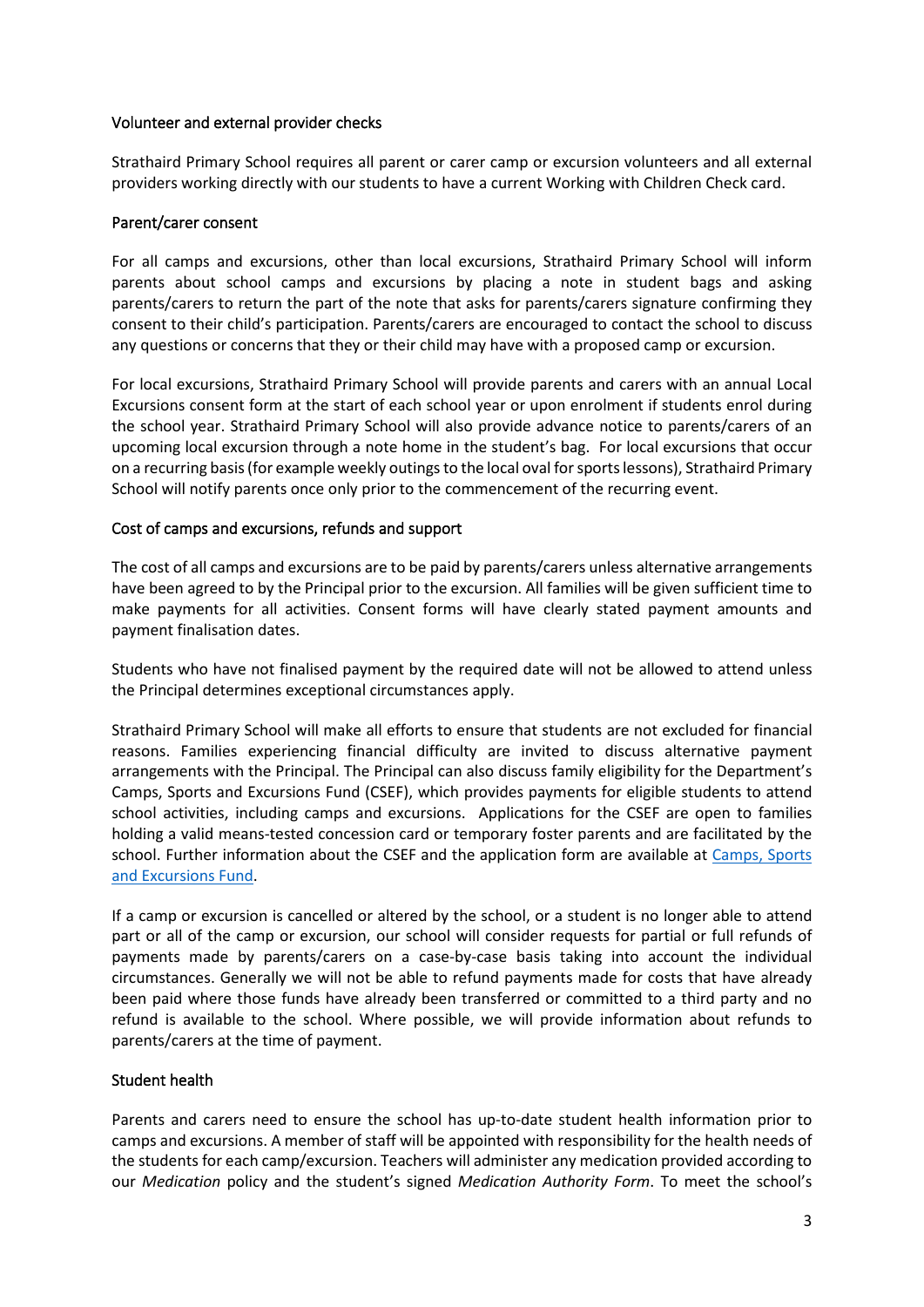obligations relating to safety, a first aid kit and mobile phone will be taken by teachers on all camps and excursions.

It is the responsibility of parents and carers to ensure their child/children are in good health when attending excursions and camps. If a student becomes ill during a camp and is not able to continue at camp it is the parent/carer's responsibility to collect them and cover any associated costs. If the Principal approves a student joining a camp late, transport to the camp is the parent/carer's responsibility.

#### Behaviour expectations

Students participating in camps and excursions are required to cooperate and display appropriate behaviour to ensure the camp or excursion is a safe, positive and educational experience for all students involved.

Parents/carers will be notified if their child is in danger of losing the privilege to participate in an excursion or camp due to behaviour that does not meet the standards of behaviour set out in the school's *Student Wellbeing and Engagement Policy* The decision to exclude a student will be made by the Principal or Assistant Principal, in consultation with the Organising Teacher. Both the parent/carer and the student will be informed of this decision prior to the camp or excursion.

If on a camp or excursion the Teacher in Charge considers an individual student's behaviour does not meet required standards, then the Principal or their nominee may determine that a student should return home during the camp or excursion. In these circumstances the parent/carer is responsible for the collection of the student and any costs associated with this.

Disciplinary measures apply to students on camps and excursions consistent with our school's *Student Wellbeing and Engagement Policy, Student Code of Conduct* and *Bullying Prevention Policy*.

#### Electronic Devices

Students will not be permitted to bring electronic devices to camps or excursions except with prior approval from the Principal. The Principal will only approve students bringing electronic devices to a camp or excursion in exceptional circumstances and when it is in the best interests of the student, and may place conditions on its location and use during the camp or excursion.

#### Food

Students are not permitted to bring their own supply of food items to camps and excursions unless the item is medically indicated and discussed with the Organising Teacher, or included as an item on the clothing and equipment list for that camp or excursion.

#### Accident and Ambulance Cover

Any costs associated with student injury rest with parents/carers unless the Department is liable in negligence (liability is not automatic).

Unless otherwise indicated, Strathaird Primary School and the Department do not provide student accident or ambulance cover. Parents/carers may wish to obtain student accident insurance cover and/or ambulance cover, depending on their health insurance arrangements and any other personal considerations.